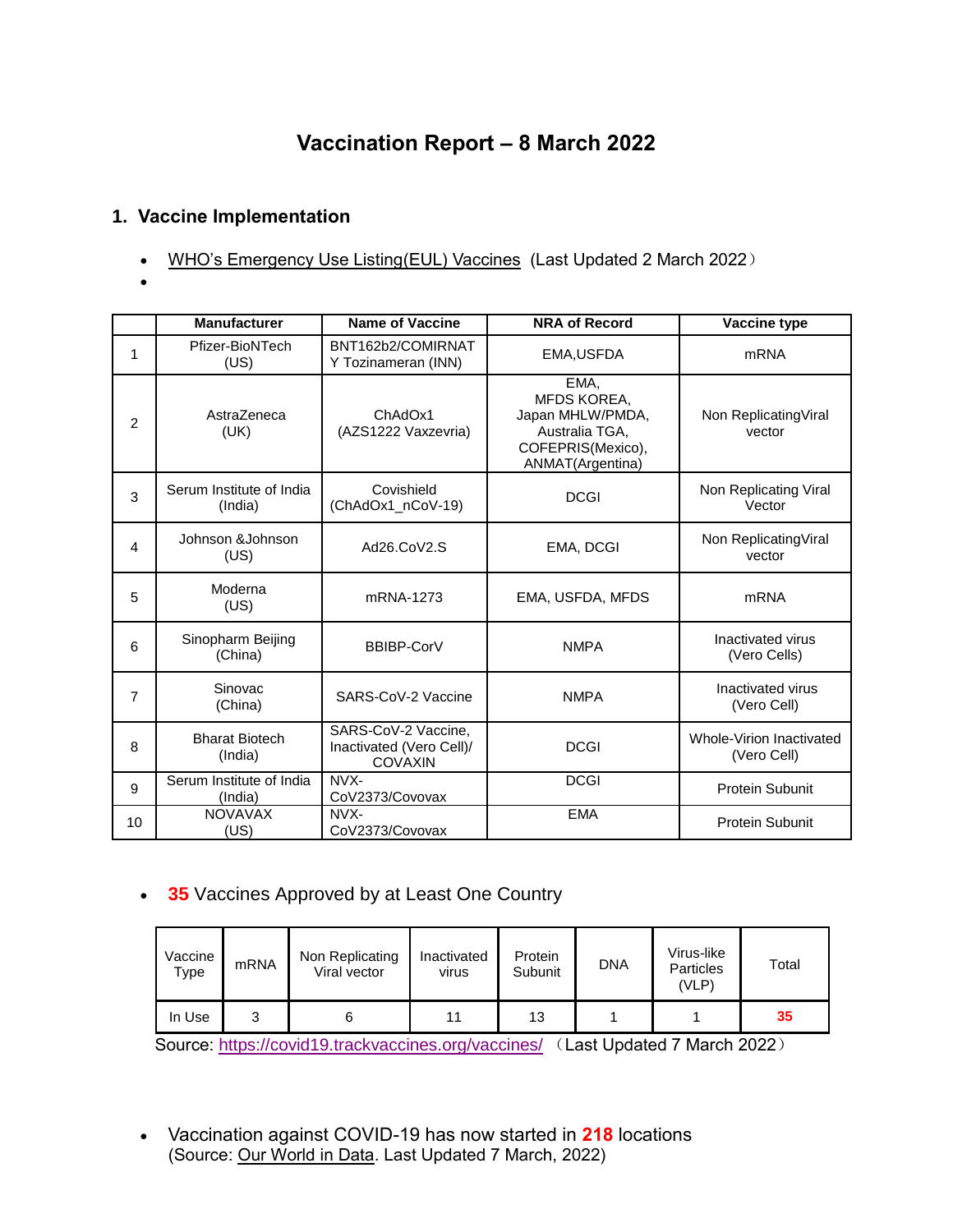| Location  | <b>Doses</b><br>aiven | <b>Fully vaccinated</b><br>(% of population) | At least 1 dose<br>(% of population) |
|-----------|-----------------------|----------------------------------------------|--------------------------------------|
| Worldwide | 10.9 billion          | 4.42 billion                                 | 4.99 billion                         |
|           |                       | $(56.10\%)$                                  | $(63.34\%)$                          |

About this data:

a: This data changes rapidly and might not reflect doses still being reported. It may differ from other sites & sources.

b: Where data for full vaccinations is available, it shows how many people have received at least 1 dose and how many people have been fully vaccinated (which may require more than 1 dose).Where data for full vaccinations isn't available, the data shows the total number of vaccine doses given to people. Since some vaccines require more than 1 dose, the number of fully vaccinated people is likely lower.

c: It only has full vaccination totals in some locations.



Source: Official data collated by Our World in Data<br>Note: Alternative definitions of a full vaccination, e.g. having been infected with SARS-CoV-2 and having 1 dose of a 2-dose protocol, are<br>ignored to maximize comparabili

Share of people who completed the initial COVID-19 vaccination protocol, Mar 7, 2022



Total number of peop<br>the country. who received all doses prescribed by the initial vaccination protocol, divided by the total population of



Source: Official data collated by Our World in Data – Last updated 8 March 2022, 10:10 (London time) — OurWorldlnData.org/coronavirus ∙ CC BY<br>Note: Alternative definitions of a full vaccination, e.g. having been infected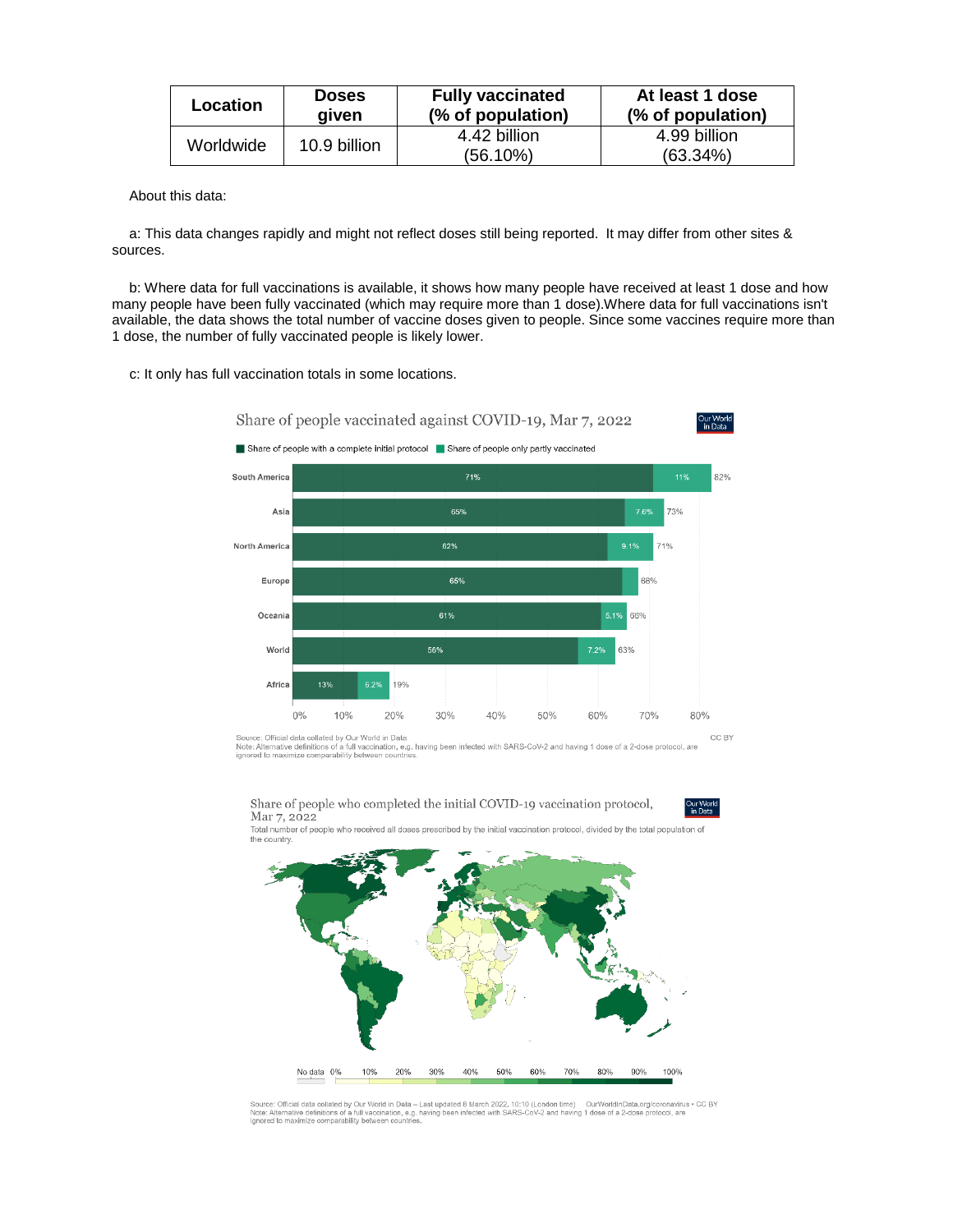

Source: Official data collated by Our World in Data - Last updated 8 March 2022, 10:10 (London time) OurWorldInData.org/coronavirus . CC BY



Source: Oxford COVID-19 Government Response Tracker, Blavatnik School of Government, University of Oxford – Last updated 8 March 2022,<br>10:50 (London time)<br>OurWorldInData.org/coronavirus • CC BY

### **2. Vaccine effectiveness against symptomatic infection for Alpha and Delta variants**

| <b>Vaccine Status</b>                  | <b>Vaccine Effectiveness</b>                                                                       |                                                                                                                                                                   |                                    |  |
|----------------------------------------|----------------------------------------------------------------------------------------------------|-------------------------------------------------------------------------------------------------------------------------------------------------------------------|------------------------------------|--|
|                                        | Alpha                                                                                              | <b>Delta</b>                                                                                                                                                      | <b>Omicron</b>                     |  |
| Dose (BNT162b2 or ChAdOx1<br>$nCoV-19$ | 48.7% (95%Cl: 45.5-51.7%) <sup>1</sup><br>66%(BNT162b2) <sup>4</sup><br>64% (ChAdOx1) <sup>4</sup> | 30.7% (95%Cl: 25.2-35.7%) <sup>1</sup><br>56%(BNT162b2) <sup>4</sup><br>$67\%$ (ChAdOx1) <sup>4</sup><br>82% (95% CI:73- 91%) <sup>7</sup>                        |                                    |  |
| 1 Dose (mRNA-1273)                     | $83\%^{4}$                                                                                         | $72%^4$                                                                                                                                                           |                                    |  |
| 1 Dose(Sinopharm or Sinovac)           | Unknown                                                                                            | 13.8%, (95%Cl: -60.2-<br>$54.8\%$ <sup>3</sup>                                                                                                                    |                                    |  |
| 2 Doses (BNT162b2)                     | 93.7% (95%CI: 91.6-95.3) <sup>1</sup><br>76% (95%Cl: 69-81%) <sup>2</sup><br>$89%$ <sup>4</sup>    | 88% (95%Cl: 85.3-90.1%) <sup>1</sup><br>42% (95% CI: 13-62%) <sup>2</sup><br>$87%^{4}$<br>93%(95% CI: 88-97%/12-<br>$18Y)^5$<br>93% (95% CI: 88-97%) <sup>7</sup> | 50% (95% CI: 35%-62%) <sup>8</sup> |  |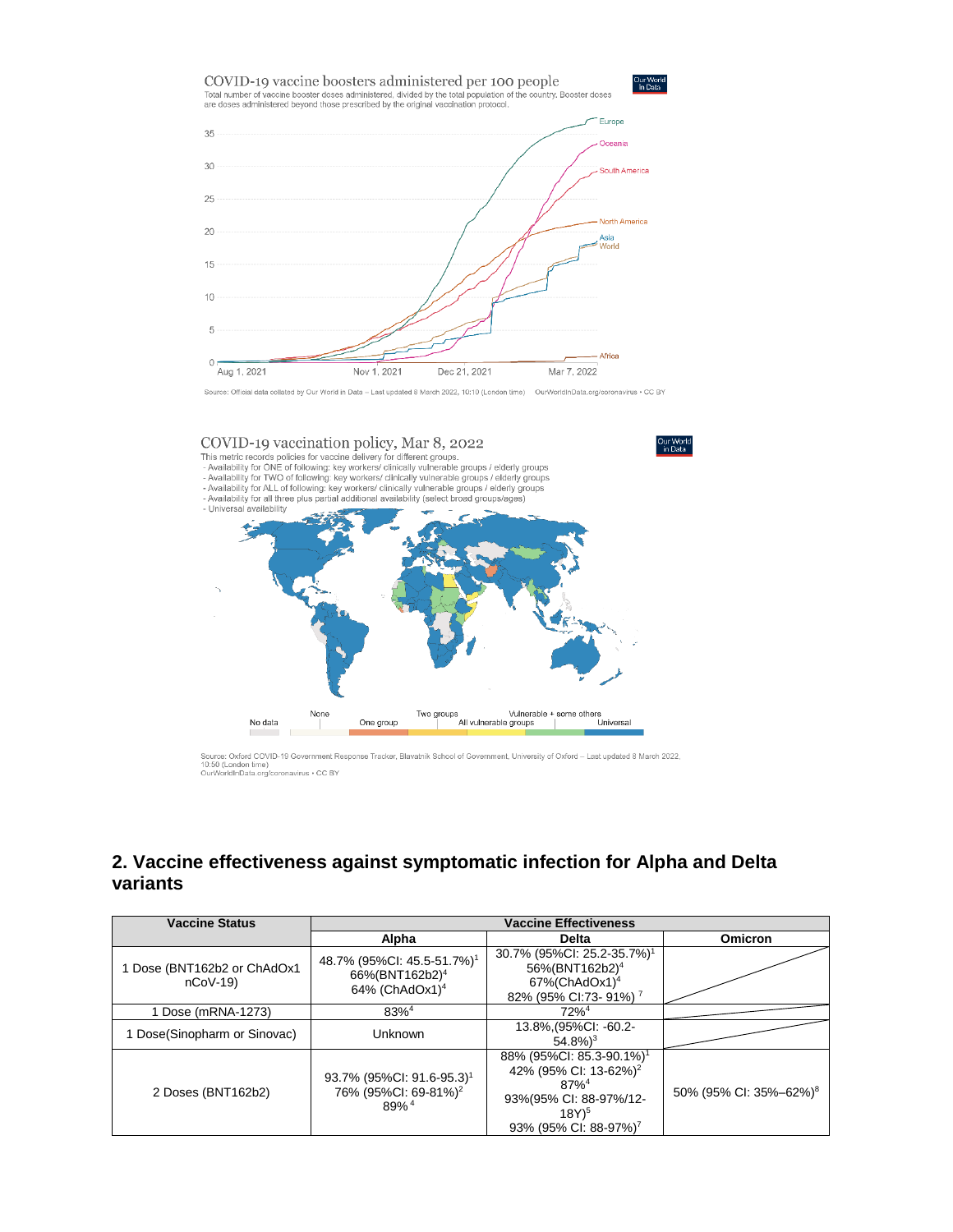| 2 Doses (ChAdOx1 nCoV-19)                       | 74.5% (95%CI: 68.4-79.4%) <sup>1</sup> | 67.0% (95%Cl: 61.3-71.8%) <sup>1</sup>        |                                                               |
|-------------------------------------------------|----------------------------------------|-----------------------------------------------|---------------------------------------------------------------|
| 2 Doses (mRNA-1273)                             | 86%, (95%CI: 81-90.6%) <sup>2</sup>    | 76%, (95% CI: 58-87%) <sup>2</sup>            | 30.4% (95% CI: 5.0%-<br>$49.0\%$ <sup>9</sup>                 |
| 2 Doses(Sinopharm or Sinovac)                   | <b>Unknown</b>                         | 59.0%, (95%CI: 16.0-<br>$81.6\%$ <sup>3</sup> |                                                               |
| 3 Doses (BNT162b2)                              | <b>Unknown</b>                         | 95.33% (SD 6.44) <sup>6</sup>                 | 67.2% (95% CI: 66.5-<br>67.8%) at 2 to 4 weeks <sup>10</sup>  |
| 3 Doses(mRNA-1273)                              |                                        |                                               | 62.5% (95% CI: 56.2-<br>$67.9\%)$ <sup>9</sup>                |
| 2 Doses (BNT162b2) +<br>1Dose(mRNA-1273)        |                                        |                                               | 73.9% (95% CI: 73.1-<br>74.6%) at 2 to 4 weeks <sup>10</sup>  |
| 2 Doses(ChAdOx1 nCoV-<br>19)+1Dose(BNT162b2)    |                                        |                                               | 62.4% (95% CI, 61.8-<br>63.0) at 2 to 4 weeks <sup>10</sup>   |
| 2 Doses (ChAdOx1 nCoV-19)+<br>1Dose (mRNA-1273) |                                        |                                               | 70.1% (95% CI, 69.5 to<br>70.7) at 2 to 4 weeks <sup>10</sup> |

References:

- 1) [Effectiveness of Covid-19 Vaccines against the B.1.617.2 \(Delta\) Variant](https://www.nejm.org/doi/pdf/10.1056/NEJMoa2108891?articleTools=true)
- 2) [Comparison of two highly-effective mRNA vaccines for COVID-19 during periods of](https://www.medrxiv.org/content/10.1101/2021.08.06.21261707v1.full.pdf)  [Alpha and Delta variant prevalence](https://www.medrxiv.org/content/10.1101/2021.08.06.21261707v1.full.pdf)
- 3) [Efficacy of inactivated SARS-CoV-2 vaccines against the](https://www.tandfonline.com/doi/full/10.1080/22221751.2021.1969291) Delta variant infection in [Guangzhou: A test-negative case-control real-world study](https://www.tandfonline.com/doi/full/10.1080/22221751.2021.1969291)
- 4) [Effectiveness of COVID-19 vaccines against variants of concern in Ontario, Canada](https://www.medrxiv.org/content/10.1101/2021.06.28.21259420v2.full.pdf)
- 5) [Effectiveness of BNT162b2 Vaccine against Delta Variant in Adolescents](https://www.nejm.org/doi/pdf/10.1056/NEJMc2114290?articleTools=true)
- 6) [A RCT of a third dose CoronaVac or BNT162b2 vaccine in adults with two doses](https://www.medrxiv.org/content/10.1101/2021.11.02.21265843v1.full.pdf)  [of CoronaVac](https://www.medrxiv.org/content/10.1101/2021.11.02.21265843v1.full.pdf)
- 7) [Effectiveness of BNT162b2 Vaccine against Delta Variant in Adolescents](https://www.nejm.org/doi/full/10.1056/NEJMc2114290?query=featured_home)
- 8) [Effectiveness of BNT162b2 Vaccine against Omicron Variant in South Africa](https://www.nejm.org/doi/full/10.1056/NEJMc2119270)
- 9) Effectiveness [of mRNA-1273 against SARS-CoV-2 omicron and delta variants](https://www.medrxiv.org/content/10.1101/2022.01.07.22268919v1)
- 10) [Covid-19 Vaccine Effectiveness against the Omicron \(B.1.1.529\) Variant](https://www.nejm.org/doi/full/10.1056/NEJMoa2119451?query=featured_home)

### **3. Latest Relevant Articles**

- [Assessment of Clinical Effectiveness of BNT162b2 COVID-19 Vaccine in US](https://jamanetwork.com/journals/jamanetworkopen/fullarticle/2789579)  **[Adolescents](https://jamanetwork.com/journals/jamanetworkopen/fullarticle/2789579)**
- [Covid-19 Vaccine Effectiveness against the Omicron \(B.1.1.529\) Variant](https://www.nejm.org/doi/full/10.1056/NEJMoa2119451?query=featured_home)
- [Final Analysis of Efficacy and Safety of Single-Dose Ad26.COV2.S](https://www.nejm.org/doi/full/10.1056/NEJMoa2117608?query=featured_home)

### **4. Other Information**

 [CDC: Rates of laboratory-confirmed COVID-19 hospitalizations by vaccination](https://covid.cdc.gov/covid-data-tracker/#covidnet-hospitalizations-vaccination)  [status](https://covid.cdc.gov/covid-data-tracker/#covidnet-hospitalizations-vaccination)